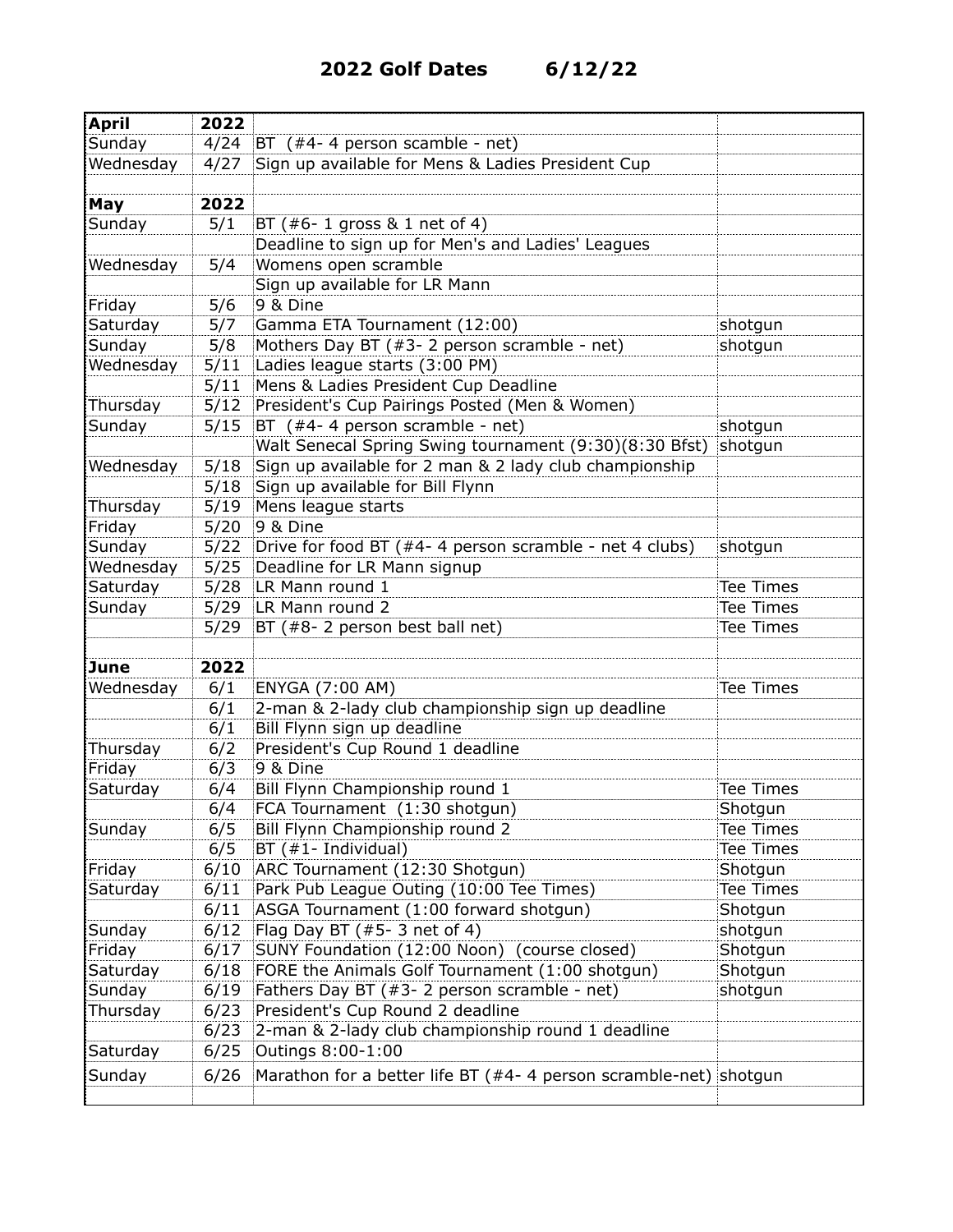| <b>July</b> |      |                                                          |                  |
|-------------|------|----------------------------------------------------------|------------------|
| Friday      | 7/1  | 9 & Dine                                                 |                  |
| Sunday      | 7/3  | Independence Day Red/White/Blue BT Scramble              | Shotgun          |
| Friday      | 7/8  | NEWGA Mixed (9:00 AM Shotgun)                            | Shotgun          |
| Saturday    | 7/9  | Gordy Walsh Memorial (1:00 PM)                           | Shotgun          |
| Sunday      | 7/10 | BT (#6- 1 gross & 1 net of 4) Sadie Hawkins              | shotgun          |
| Wednesday   | 7/13 | Senior Club Championships signup deadline                |                  |
| Thursday    | 7/14 | Delhi Reciprocal member outing (10:00 tee times)         | Tee Times        |
|             |      | 7/14 President's Cup Round 3 deadline                    |                  |
|             |      | 7/14 2-man & 2-lady club championship round 2 deadline   |                  |
| Friday      |      | 7/15 Cave House (10:00 AM)                               | Shotgun          |
|             |      | 7/15 9 & Dine                                            |                  |
| Saturday    |      | 7/16 Senior club championship Round 1                    | Tee Times        |
|             |      | 7/16 Prezorsky Outing (1:00 PM)                          | Shotgun          |
| Sunday      |      | 7/17 Senior mens club championship round 2               | Tee Times        |
|             |      | 7/17 Senior ladies Club Championship                     | <b>Tee Times</b> |
|             |      | $7/17$ BT (#1- Individual)                               | Tee Times        |
|             |      | 7/17 Capital Region Amateur Players (10:00 AM Tee Times) | Tee Times        |
| Saturday    |      | 7/23 Stumpy Cup Outing (2:00-4:00)                       | <b>Tee Times</b> |
| Sunday      | 7/24 | 2 man club championship final                            | shotgun          |
|             |      | 2 lady club championship final                           | shotgun          |
|             |      | BT (#2-2 person best ball - gross & net)                 | shotgun          |
| Friday      | 7/29 | Member/Guest practice tournament                         |                  |
| Saturday    | 7/30 | Member Guest Tournament Round 1                          | Tee Times        |
| Sunday      | 7/31 | Member Guest Tournament Round 2                          | Tee Times        |
|             |      |                                                          |                  |
| August      | 2022 |                                                          |                  |
| Thursday    | 8/4  | President's Cup Round 4 deadline                         |                  |
| Friday      | 8/5  | 9 & Dine                                                 |                  |
| Sunday      | 8/7  | BT (#3 - 2 person scramble (net))                        | Mixed?           |
| Monday      | 8/8  | Ladies Invitational (9:00 AM)                            | shotgun          |
| Wednesday   | 8/10 | Club Championships signup deadline                       |                  |
| Friday      |      | 8/12 9 & Dine                                            |                  |
| Saturday    |      | 8/13 Mens Club Championship Qualifying Round             | <b>Tee Times</b> |
| Sunday      |      | 8/14 Mens Club Championship Round 1                      | Tee Times        |
|             |      | BT #1 (Individual)                                       | shotgun          |
| Friday      | 8/19 | Exchange Club (1:00 PM)                                  | Shotgun          |
| Saturday    | 8/20 | Mens Club Championship Round 2                           | Tee Times        |
| Sunday      | 8/21 | Ladies Club Championship Final Round                     | Tee Times        |
|             |      | Mens Club Championship Final Round                       | <b>Tee Times</b> |
|             |      | BT #1 (Individual)                                       | Tee Times        |
| Thursday    | 8/25 | President's Cup Final Round deadline                     |                  |
| Friday      | 8/26 | 9 & Dine                                                 |                  |
| Saturday    | 8/27 | 3rd annual Schoharie County Open (9:00 AM)               | Tee Times        |
|             |      |                                                          |                  |
| Sunday      | 8/28 | Member-Member/Member-Guest (9:00 AM)                     | Shotgun          |
|             |      | BT $#2$ (2 person best ball (gross & net))               | shotgun          |
| Monday      | 8/29 | Catskill Mountain Men's Sr Tournament (9:00 AM)          | Shotgun          |